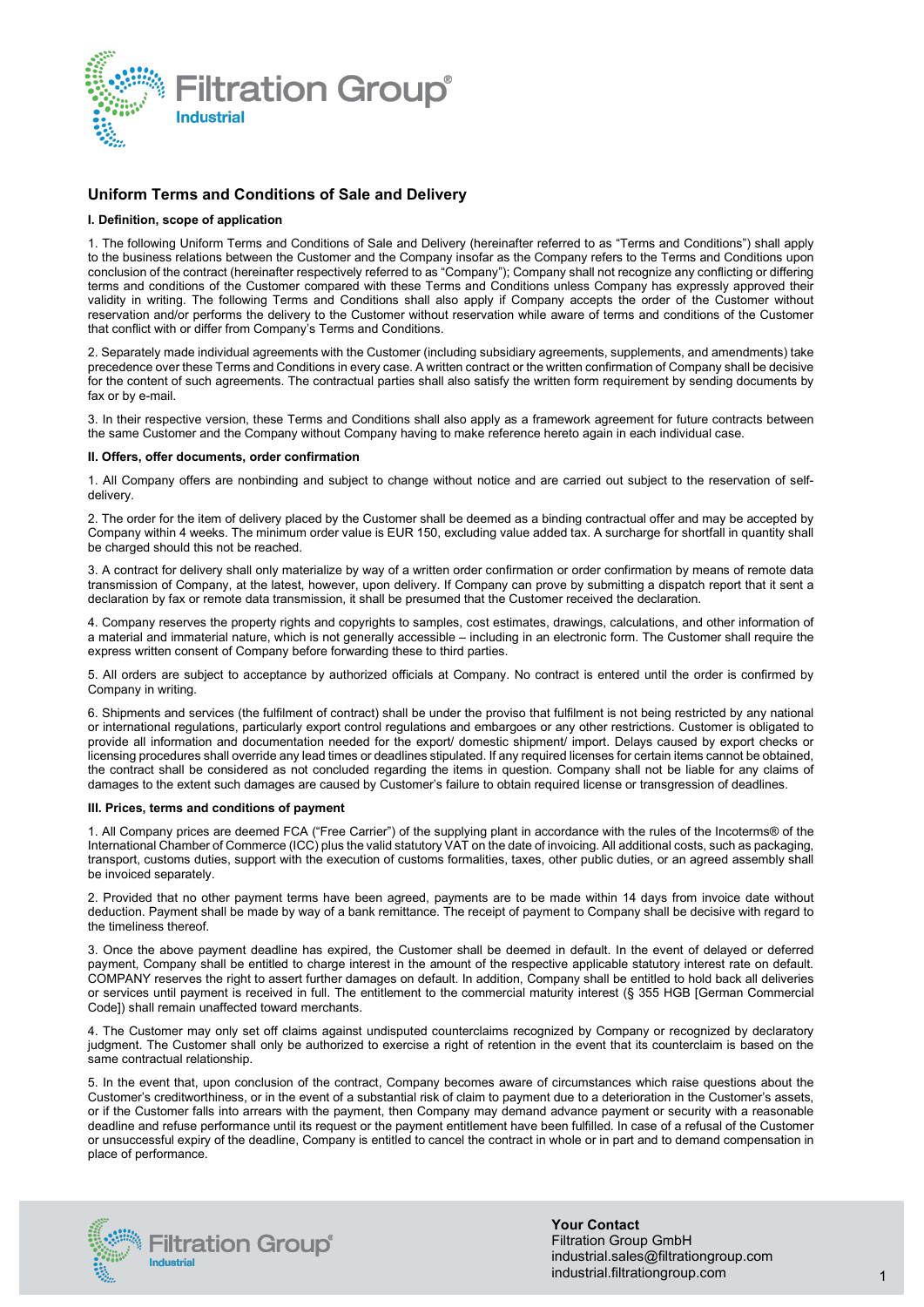

# **IV. Retention of title**

1. Company reserves the right of ownership to the items of delivery until all payments from the business relationship with the Customer have been received.

2. In the event that the Customer acts in breach of the contract, in particular in the event of nonpayment of the due purchase price, Company shall be entitled to withdraw from the contract in accordance with the statutory regulations and/or demand that the items of delivery be returned on the basis of the retention of title and resell it. Any demand for the return of goods shall not be deemed to include a simultaneous declaration of withdrawal; on the contrary, Company shall be entitled to merely demand the return of the items of delivery and reserve the right to withdraw from the contract. In the event that the Customer does not pay the due purchase price, Company may only assert such rights if Company has previously and unsuccessfully set the Customer a reasonable deadline for payment or if the setting of such a deadline is superfluous in accordance with the statutory regulations.

3. An application to commence insolvency proceedings concerning the assets of the Customer shall entitle Company to withdraw from the contract and to demand the immediate return of the items of delivery.

4. The Customer shall be entitled to resell the items of delivery within the ordinary course of business; the Customer hereby now assigns to Company all claims incurred by the Customer from the resale in the amount of the purchase price agreed between Company and the Customer (including VAT), regardless of whether the delivery items are resold without being fabricated or after being fabricated; Company hereby accepts the assignment. The Customer is authorized to collect such claims after they have been assigned. This shall not affect Company's authorization to collect the claims itself; however, Company undertakes not to collect such claims provided the Customer properly fulfills its payment obligations and is not in default of payment. In the event, however, that this is not the case, Company shall be entitled to demand that the Customer discloses the assigned claims and their debtors, provides all information required for collection, surrenders the related documents, and informs the debtors (third parties) of the assignment.

5. The processing or conversion of the items of delivery by the Customer is always carried out for Company. If the items of delivery are processed with other items of delivery, which do not belong to Company, then Company shall acquire the joint title to the new items of delivery in the proportion of the value of the items of delivery to the other processed objects at the time of processing.

6. In the event that the items of delivery are inseparably mixed or joined with other objects not belonging to Company, then Company shall acquire the joint ownership to the new object in proportion of the value of the objects of delivery to the other mixed objects. The Customer shall hold the joint title in safe custody free of charge on behalf of Company.

7. The Customer may neither pledge the items of delivery nor transfer title to such items by way of security and has to label these as Company property. The Customer has to inform Company immediately in case of attachments as well as seizures or other third-party dispositions, and provide Company with all the information and documents available to it, which are necessary to safeguard its rights. Enforcement officers or third parties are to be informed of the title of Company.

8. Company hereby agrees to release the securities to which it is entitled upon the request of the Customer to the extent such securities do exceed the value of the claims to be secured by Company by more than 10%, provided, such have not yet been satisfied. Company shall be responsible for selecting the securities to be released.

# **V. Deliveries, delivery period**

1. Delivery and service deadlines are approximate deadlines and nonbinding insofar as Company has not described these as binding in writing. Agreed delivery and service deadlines presume that all technical and commercial questions have been clarified between the contractual parties and payments or other obligations of the Customer are available or have been fulfilled in time; agreed delivery and service deadlines shall only apply under these prerequisites. If this does not take place, the delivery deadline shall be adequately extended. This shall not apply insofar as Company is responsible for the delay.

2. The compliance with the delivery period is subject to Company's self-delivery being correct and received promptly. Company shall inform the Customer as soon as possible if there are any indications of delays.

3. The delivery period shall be deemed complied with if the item of delivery has left the Company factory by its expiry or Company has reported that the goods are ready for dispatch. Insofar as an acceptance is to be carried out – except with the justified refusal of acceptance – the acceptance date shall be decisive or alternatively the notification that the goods are ready for dispatch by Company.

4. In the event that dispatch or the acceptance is delayed at the Customer's request, then the item of delivery shall be stored at Company at the Customer's risk. The costs incurred through the delay, in particular the storage cost, shall be charged to the Customer.

5. The delivery period shall be extended by the duration of the impediment in case of force majeure or other events, which are beyond the scope of influence of Company, e.g., industrial disputes, delays in the delivery of essential raw materials, difficulties with energy supply. Company shall inform the Customer of the start and the end of such circumstances as soon as possible. If the aforementioned impediments last longer than six months, both contractual parties are entitled to cancel the contract with regard to the part, which has not yet been fulfilled. Claims for damages of the Customer against Company due to the previously mentioned impediments are excluded.

6. Partial deliveries shall be permissible provided no disadvantages for use arise thereby.

# **VI. Delay in delivery**

1. The occurrence of our delay in delivery is determined in accordance with the statutory regulations. In each case, however, a reminder is required from the Customer.

2. Company shall be liable for delay in delivery in accordance with Section X.3. of these Terms and Conditions.



**Your Contact** Filtration Group GmbH industrial.sales@filtrationgroup.com industrial.filtrationgroup.com 2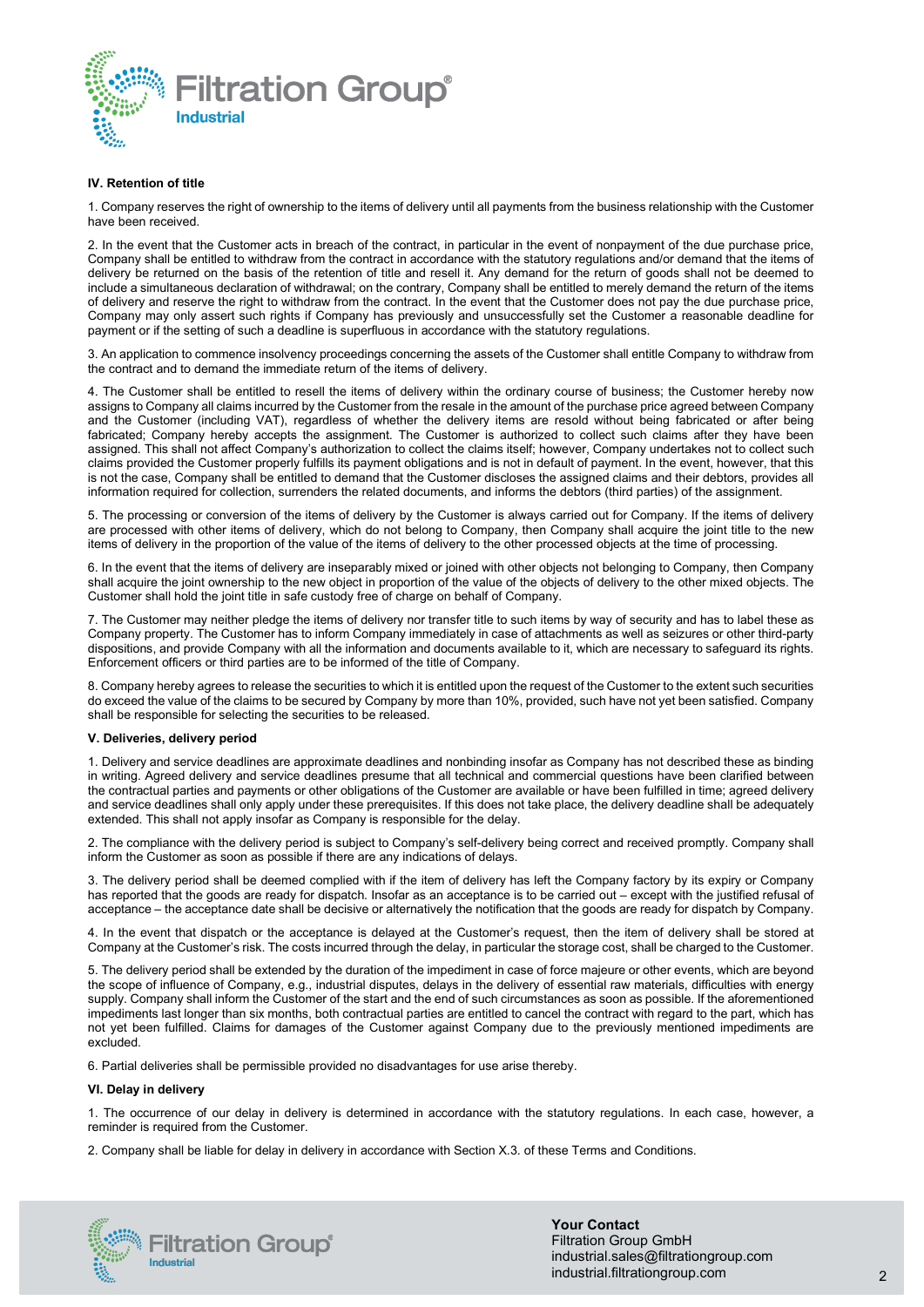

# **VII. Dispatch, transfer of risk, acceptance**

1. Unless otherwise specified in the order confirmation, delivery FCA ("Free Carrier") of the supplying plant in accordance with the rules of the Incoterms® of the International Chamber of Commerce (ICC) is agreed. Dispatch is at the Customer's risk and expense. This shall also apply to partial deliveries as well as returned goods. Insofar as an acceptance is to be carried out, this is decisive for the transfer of risk. It must be carried out immediately as of the acceptance date or alternatively after Company's notification concerning the goods' readiness for acceptance. The Customer may only refuse acceptance if there is a significant defect.

2. In case of separate agreements, the items of delivery can be shipped to another place of destination at the Customer's expense (contract of sale involving the carriage of goods); Company is entitled to determine the type of the shipment (in particular transport company, dispatch route, packaging, and insurance) itself.

3. The risk of accidental loss and the accidental deterioration of the items of delivery shall pass with the provision of the item of delivery at the agreed location and at the agreed time, by no later however than with the handover to the Customer. With the contract of sale involving the carriage of goods, the risk of accidental loss and the accidental deterioration of the items of delivery as well as the risk of delay shall pass with the delivery of the items of delivery to the carrier, the freight forwarder, or the persons otherwise determined for the execution of the shipment. Insofar as an acceptance has been agreed, this shall be decisive for the transfer of risk. If the Customer is in default of acceptance, the risk shall also be transferred. If the shipment/the acceptance/the handover is delayed or it is not carried out at all in full, owing to circumstances, which are not attributable to Company, the risk shall transfer to the Customer from the day of the notification that the goods are ready for shipment or acceptance.

4. Disposable packaging shall not be taken back. Reusable packaging is to be returned to Company by the Customer free of charge. Company shall invoice reusable packaging if this is not returned within a period of no longer than 4 weeks after the delivery/ collection; the IT-supported reusable packaging accounts that are kept at Company form the basis of the computation. These accounts are kept due to the empties receipts and the physical inbound and outbound control of the returned containers.

5. In the event that the Customer is in default in accepting delivery, omits an act of cooperation, or if a delivery from Company is delayed for other reasons for which the Customer is responsible, Company shall then be entitled to demand compensation for any damages arising therefrom, including additional expenses (e.g., storage costs). For this purpose, Company shall charge a lump sum compensation in the amount of 0.5% of the net price (delivery value) per calendar week up to a maximum total of 5% of the delivery value, beginning with the delivery period or – in the absence of a delivery period – with the notification that the item of delivery is ready for shipment. Company will not request any lump sum with which the damages, which are expected in accordance with the customary progress, are exceeded. The proof of higher damages and statutory claims (in particular, reimbursement of additional expenses, reasonable compensation, termination) of Company remain unaffected; the lump sum is, however, to be offset against further monetary claims. The Customer is permitted to prove that Company did not suffer any or only significantly fewer damages than the above mentioned lump sum.

#### **VIII. Property rights**

1. In cases where the items of delivery are used in accordance with the contract, Company shall be liable for claims arising from infringement of industrial property rights or copyrights, of which at least one is published from the property right family of the Federal Republic of Germany. In this respect, Company shall procure at the Customer's expense the fundamental right for the Customer to make further use of the item of delivery or shall modify the delivery item in a manner acceptable to the Customer to the extent that the infringement of property rights no longer exists. If this is not possible under economically viable conditions or within a reasonable period, the Customer is entitled to withdraw from the contract. Under the stated prerequisites, Company shall also have a right to withdraw from the contract.

2. In addition, Company shall indemnify the Customer from claims of the holders of the property rights concerned, which are not disputed by Company or that are recognized by declaratory judgment.

3. Section VIII shall be conclusive with regard to the obligation of Company – subject to Section X.3 – for the event of the infringement of property right or copyright. Such obligation only exists if

- the Customer informs Company immediately of property right or copyright infringements, which become known or are asserted;
- the Customer supports Company to a reasonable extent with defending the asserted claims or enables the execution of the modification measures for Company in accordance with Subclause VIII.1.;Company reserves the right to all defense measures including out-of-court regulations;
- the defect of title is not due to an instruction, drawings or models; or other descriptions or details of the Customer, which are deemed equivalent hereto;
- the infringement of rights was not caused by the fact that the Customer autonomously changed the item of delivery or used it in a manner that is in violation of the contract.

4. Insofar as Company is not liable in accordance with this section, the Customer shall indemnify Company from all third-party claims

# **IX. Warranty**

Company shall assume warranty for material defects to the delivery as follows:

1. The Customer's claims for defects presume that the Customer has satisfied its statutory obligations for inspection and to report a complaint (§§ 377, 381 HGB). Should any defect be found upon inspection or thereafter, Company must be notified immediately. The notification is deemed as immediate if effected within two weeks; the timely dispatch of the notification is sufficient in order to safeguard the deadline. The notification must be in writing. Irrespective of the above obligation pertaining to inspection and notification of defects, the Customer has to report obvious defects (including wrong delivery or shortfall in delivery) within 5 business days from the delivery;

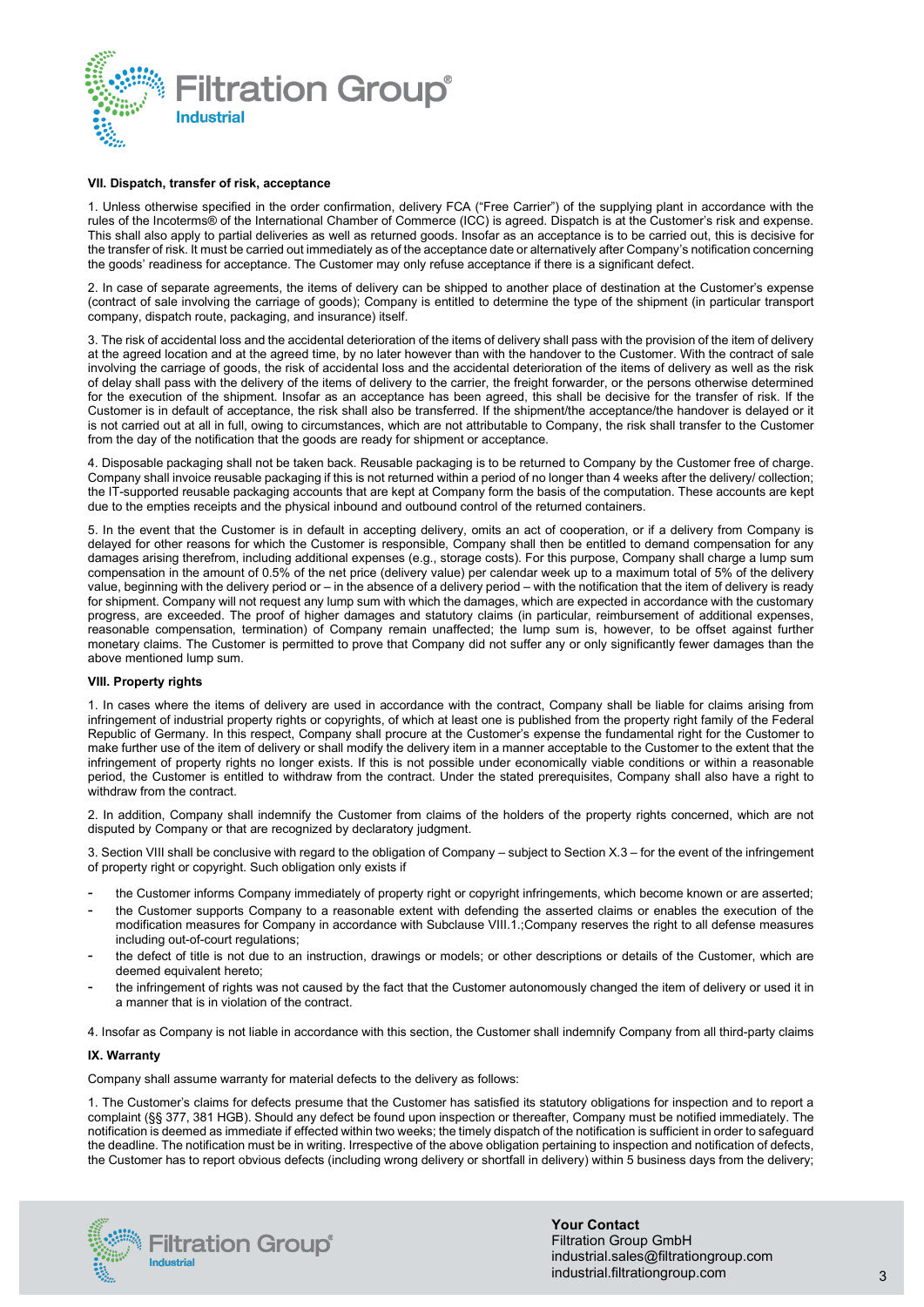

the timely dispatch of the notification of a defect is sufficient in order to safeguard the deadline. The notification must be in writing. Should the Customer fail to provide the notifications of defect specified above, any liability of Company is excluded for the unreported defect.

2. Decisive for the design, measurements, weight, and suitability is solely the agreement of the condition reached concerning the item of delivery (the first sample sent to the Customer for examination and testing, the construction drawing of Company, or the agreed performance specifications). If no agreement exists concerning the condition, Company warrants that the material and workmanship are free of defects in compliance with the respective state of the art.

3. Company is entitled to create deliveries and services in deviation of the agreed condition insofar as this is required for production technology reasons at Company and the modification is deemed reasonable for the Customer.

4. If the item of delivery is faulty, Company can choose whether subsequent performance is provided by remedying the defect (subsequent improvement) or by delivery of a new item (substitute delivery). The right of Company to refuse the subsequent performance under the statutory prerequisites remains unaffected.

5. If the item of delivery is faulty, the Customer has to give Company the necessary time and opportunity prior to the start of manufacture (processing or installation) to perform all subsequent improvements and/or replacement deliveries that appear necessary to Company. In the event the Customer does not satisfy this obligation, Company shall be exempted from any liability for the resulting consequences. The Customer, after prior notification of Company, can only remedy the defect itself or have it remedied by third parties and request reimbursement of the necessary expenses from Company in urgent cases where an operational safety risk exists or in order to avert disproportionately large damages. The Customer's right to rectify defects itself or have it remedied by third party shall not exist if Company would have been entitled to refuse the remedial work due to statutory regulations.

6. Of the direct costs arising from the remedial work or a replacement delivery, Company – insofar as the complaint proves to be justified – shall bear the costs for the replacement part including the shipment. Costs incurred by the fact that the item of delivery has been taken to another location than the registered seat of the Customer or the contractually agreed place of performance shall be borne by the Customer.

7. If Company – by taking into consideration the legal exceptions – does not successfully meet a reasonable deadline for the remedial work or replacement delivery on account of a material defect, set to it by the Customer, the Customer can accordingly withdraw from the contract within the statutory regulations. If there is only an insignificant defect, the Customer is merely entitled to reduce the agreed price. The right to reduction of the price incidentally remains excluded.

8. Further claims are excluded subject to Section X.

9. The Customer shall provide Company immediately upon request and at Company's expense, with the parts that Company is to replace.

10. Claims based on defects shall in particular not arise if the defect is a result of stipulations of the Customer, violation of operating, service, and installation regulations, unsuitable or improper use or storage, faulty or negligent handling, and natural wear and tear, as well as interventions in the item of delivery carried out by the Customer or by third parties, e.g., improper remedial work of the Customer or a third party as well as changes to the item of delivery without prior consent of Company.

11. In the event it is determined that there is no material defect or that the defect is due to circumstances that do not oblige COMPANY to assume liability for defects, the Customer shall reimburse Company all costs incurred hereby.

# **X. Liability**

Company shall be liable for claims of the Customer for damages and/or fruitless expenses – for whatever legal reasons – as follows:

1. Unless otherwise regulated within another liability provision of these Terms and Conditions, Company shall only be obliged to compensate for damages incurred by the Customer directly or indirectly as a result of a faulty delivery, due to violation of official safety regulations, or for any other legal cause, which is attributable to Company.

2. If through Company´s fault as a result of omitted or faulty execution of recommendations, and advice before or upon conclusion of the contract, or by the breach of other secondary contractual obligations – in particular instructions for the operation and maintenance of the delivery item – the Customer cannot use the delivery item in accordance with the contract, the regulations of Sections IX and X.3 shall apply accordingly under the exclusion of further claims from the Customer.

3. a) Company shall only be liable – for whatever legal reasons – for damages other than to the item of delivery itself in cases of willful intent, gross negligence of the executive bodies, executives, or vicarious agents, with culpable injury to life, body, health, with defects, which Company maliciously failed to disclose, or the absence of which was guaranteed by Company, and in accordance with the provisions of the Product Liability Act.

b) With the culpable breach of essential contractual duties (obligation, the fulfillment of which makes the proper execution of the contract possible at all and the compliance with which the contractual partner as a rule relies and is entitled to rely upon), Company shall also be liable in case of gross negligence of nonmanagerial staff and with slight negligence, in the latter case limited to the reasonably foreseeable damages upon conclusion of the contract, which are typical for the contract. c) Further claims are excluded.

4. In the event that a claim is asserted against the Customer due to liability in accordance with a right, which cannot be excluded toward third parties, Company shall assume responsibility toward the Customer to the extent that it would also be directly liable. For the compensation of damages between the Customer and Company, the principles of § 254 BGB [German Civil Code] shall apply accordingly. This shall also apply in the event of the direct assertion of a claim against Company. The compensation obligation is



**Your Contact** Filtration Group GmbH industrial.sales@filtrationgroup.com industrial.filtrationgroup.com 4